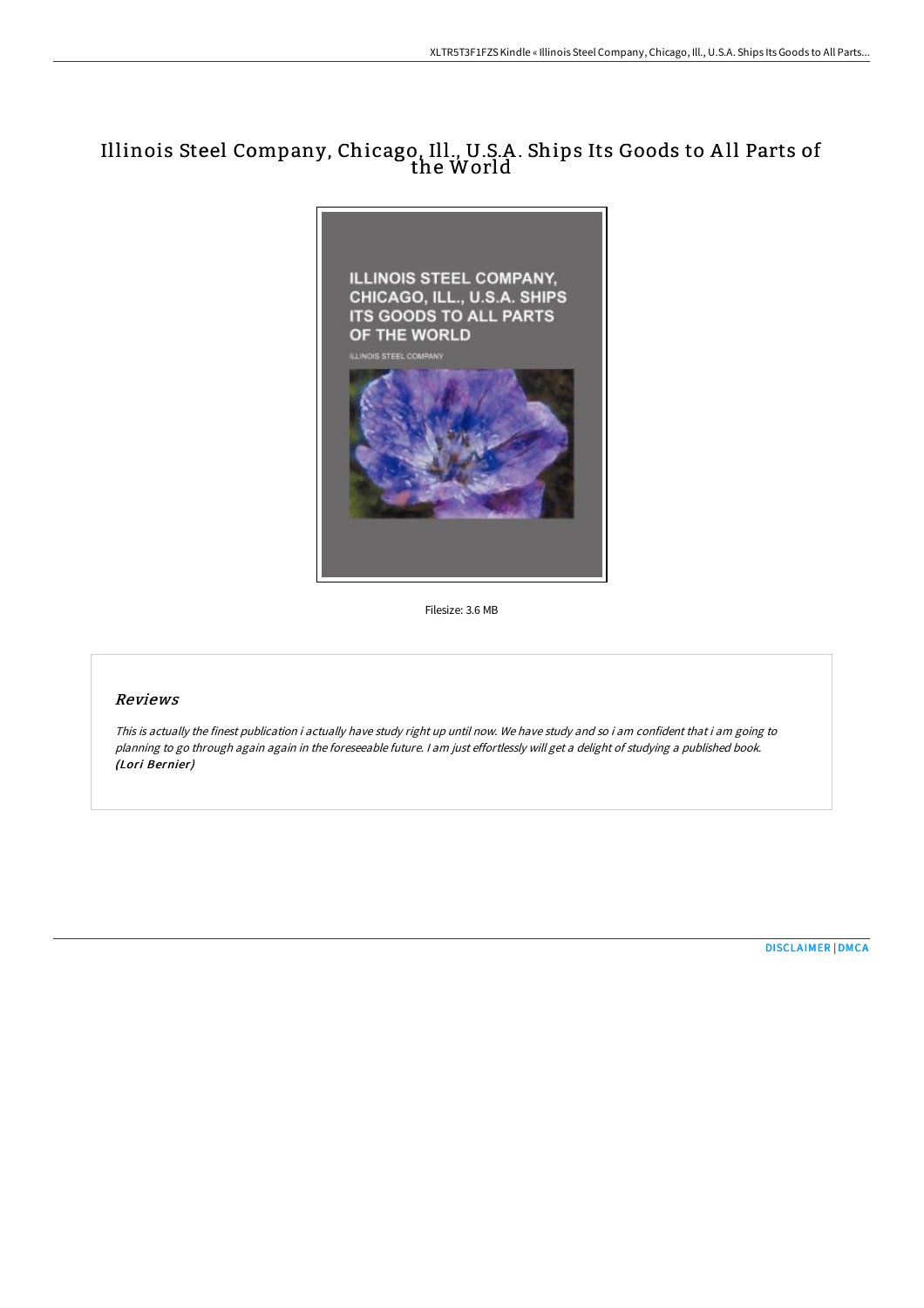### ILLINOIS STEEL COMPANY, CHICAGO, ILL., U.S.A. SHIPS ITS GOODS TO ALL PARTS OF THE WORLD



Rarebooksclub.com, United States, 2012. Paperback. Book Condition: New. 246 x 189 mm. Language: English . Brand New Book \*\*\*\*\* Print on Demand \*\*\*\*\*.This historic book may have numerous typos and missing text. Purchasers can download a free scanned copy of the original book (without typos) from the publisher. Not indexed. Not illustrated. 1899 Excerpt: .open-hearth ingots up to 125 tons in weight and 30 feet in length, on reasonable notice. PIG IRON. The Dlinois Steel Company owns and operates seventeen (17) modern blast furnaces, having a total annual capacity of one million, six hundred thousand (1,600,000) gross tons. Eight of these furnaces are located at South works; three at Joliet works; two at Union works; two at North works and two at Bay View works. The product of the majority of these furnaces is consumed by the company in the manufacture of its steel. The company, however, manufactures a very considerable quantity of foundry, standard Bessemer, malleable Bessemer, basic open-hearth and basic Bessemer pig iron, spiegel and ferro manganese for general market. Their pig iron is marketed under the following brands, the company carrying in stock an ample supply of all: Messrs. Pickands, Brown Co., 935 The Rookery, Chicago, 111., are the exclusive sales agents for all of the pig iron manufactured by the company for market, and all communications and inquiries on this subject should be addressed to them. BAY VIEW FOUNDRY. No. 1. Open, strong and clean, suitable for general work. No. 2. Strong and clean, suitable for general work. No. 3. Suitable for strong castings and miscellaneous foundry work. MILWAUKEE SCOTCH FOUNDRY. Nos. 1 and 2. Standard softener made expressly for fluidity. GERTRUDE FOUNDRY. Nos. 1 and 2. Ordinary softener. UNION BESSEMER FOR FOUNDRY. Nos. 1 and 2. Very strong for best machinery work. TIE PLATES. WHAT...

B Read Illinois Steel [Company,](http://techno-pub.tech/illinois-steel-company-chicago-ill-u-s-a-ships-i-1.html) Chicago, Ill., U.S.A. Ships Its Goods to All Parts of the World Online € Download PDF Illinois Steel [Company,](http://techno-pub.tech/illinois-steel-company-chicago-ill-u-s-a-ships-i-1.html) Chicago, Ill., U.S.A. Ships Its Goods to All Parts of the World